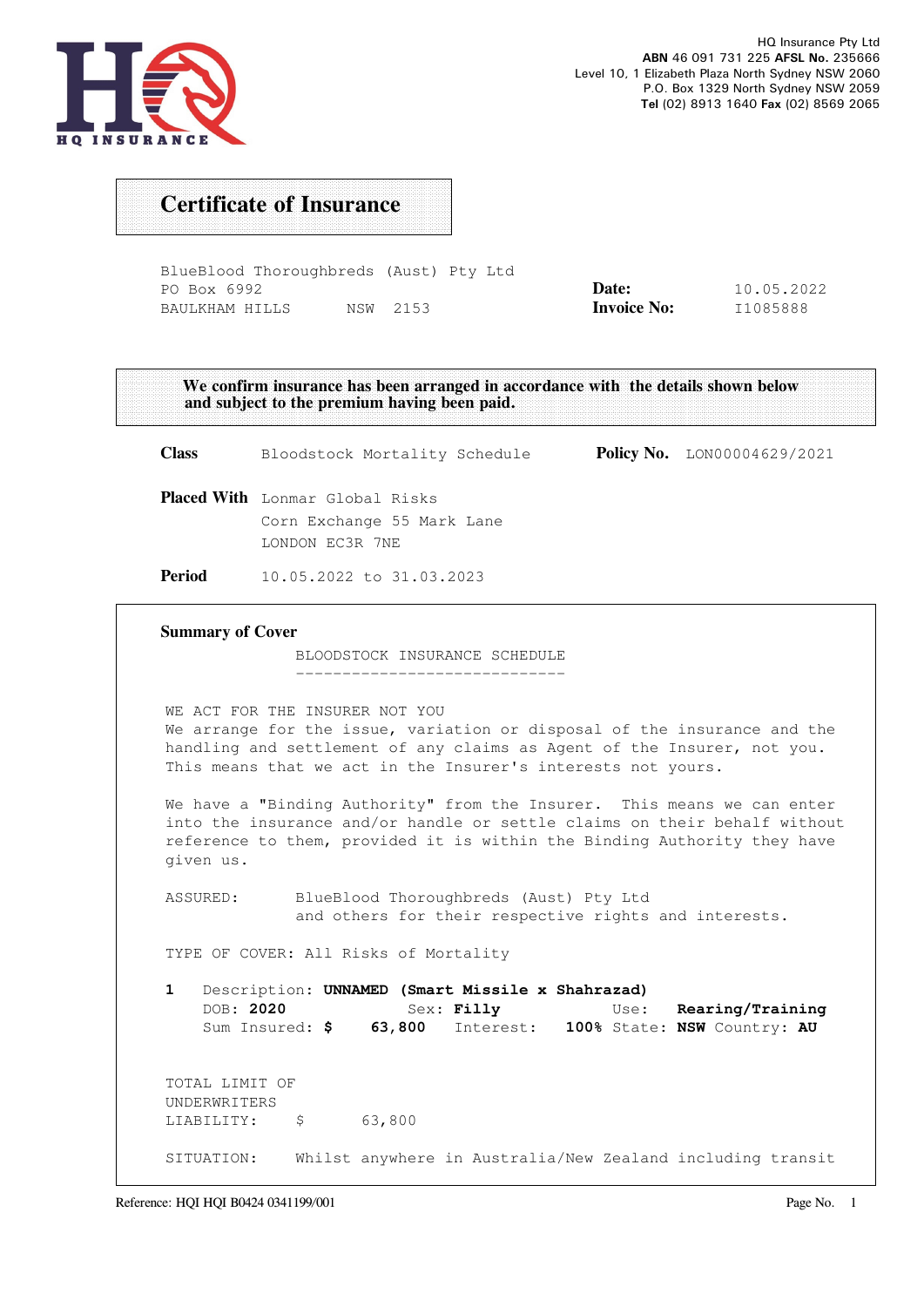#### HQ Insurance Pty Ltd

P.O Box 1329 NORTH SYDNEY NSW 2059 ABN 46 091 731 225

COVERAGE SUMMARY

BlueBlood Thoroughbreds (Aust) Pty Ltd Bloodstock Mortality Schedule

within and between said countries.

 STANDARD CLAUSES INCLUDED IN YOUR POLICY: ----------------------------------------

 Full Mortality as per Lloyd's Australian Wording LMA3069A Agreed Value Clause Part-Ownership Clause Terrorism Exclusion Endorsement NMA2920 Wobbler Syndrome Clause NMA2878 Avian Influenza Exclusion Berserk Extension Clause Institute Radioactive Contamination, Chemical, Biological, Bio-chemical and Electromagnetic Weapons Exclusion Clause CL370 Cyber Exclusion Endorsement LMA5407 Surgical Operations Clause LMA5107 Sanction Limitation and Exclusion Clause LMA 3100 Hendra Virus Endorsement LMA5214 Coronavirus Absolute Exclusion

EXTENSIONS AVAILABLE As either charged for or as agreed by Underwriters

Guaranteed Renewal up to age 14 **INCLUDED** Life Saving Surgery up to \$15,000 **INCLUDED** 

 NOTE: LIFE SAVING SURGERY LIMIT IS BASED ON 100% INTEREST AND ADJUSTED FOR YOUR SHARE IN THE EVENT OF A CLAIM OCCURRING.

 Please note Premium for the LIFE SAVING SURGERY extension is earned in full. If your policy is cancelled, no return premium for this extension is applicable.

FPIL (Full Premium Payable in The Event Of A Claim)

 In the event of loss, the Assured agrees to pay the difference between the premiums paid hereon and the premium calculated at the full annual rate on the amount of this policy. (Example, all premiums paid on a pro rata basis for a period less than 12 months will be subject to FPIL)

DEATH/INJURY/ILLNESS NOTIFICATION

 In the event of Death, Injury or Illness of your horse, it is a policy requirement that immediate notification is advised to the offices of HQ Insurance and if outside business hours, as per the following contacts:-

Sara Ryman Mobile 0417 277 464

 Dr. Andrew Dart Mobile 0412 460 041 (For emergency Veterinary Consultation) University of Sydney

COMPLAINT AND/OR DISPUTE RESOLUTION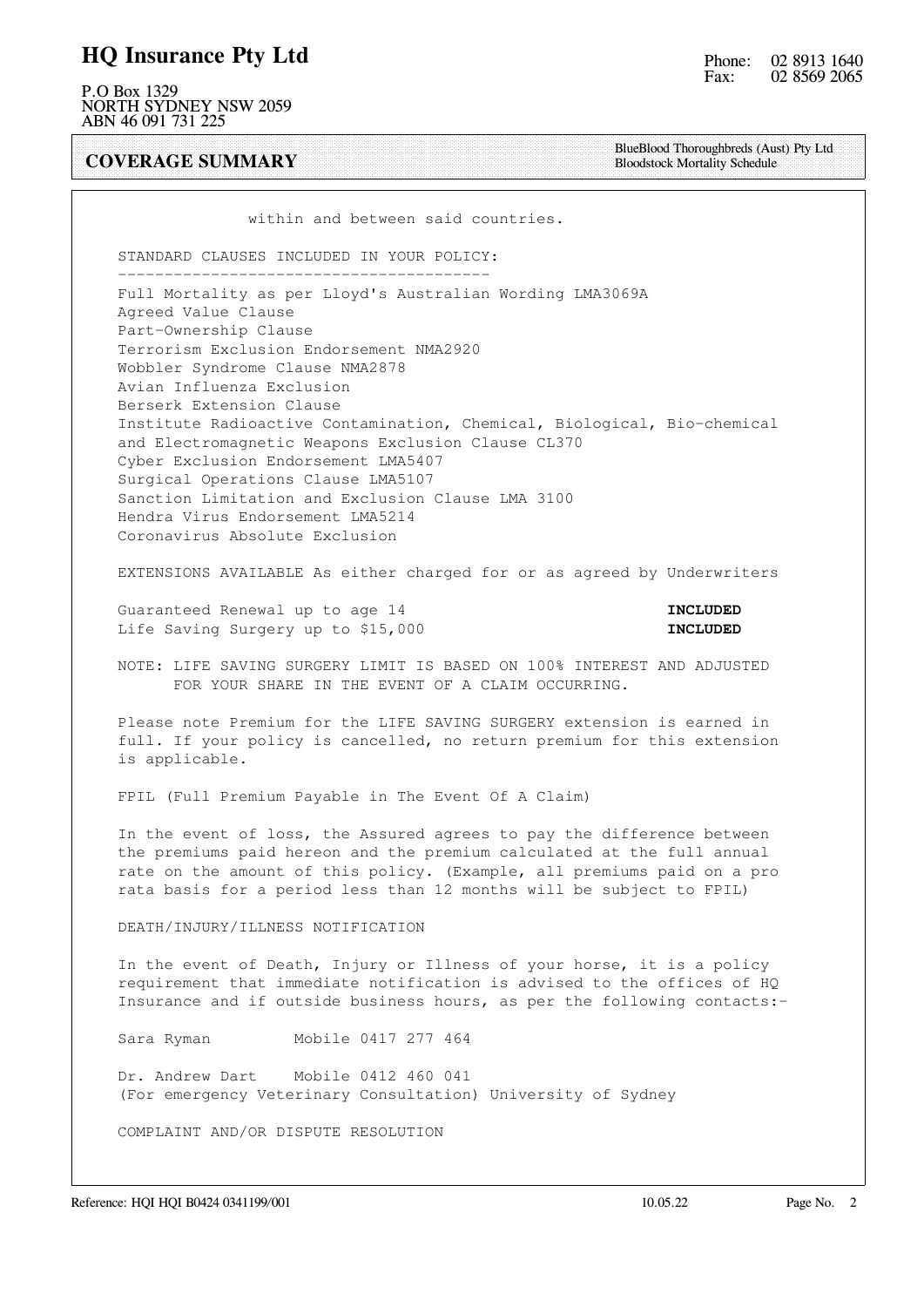### HQ Insurance Pty Ltd

P.O Box 1329 NORTH SYDNEY NSW 2059 ABN 46 091 731 225

COVERAGE SUMMARY

BlueBlood Thoroughbreds (Aust) Pty Ltd Bloodstock Mortality Schedule

 If you have any complaints about the service provided to you, please contact the Complaints Manager:

| Mail:  | HQ Insurance Pty Ltd    |
|--------|-------------------------|
|        | PO Box 1329             |
|        | North Sydney NSW 2059   |
| Email: | sara@hqinsurance.com.au |
| Phone: | (02) 8913 1640          |

 We will acknowledge your complaint within one business day and do our best to resolve the complaint to your satisfaction within 10 business days. If we cannot resolve your complaint to your satisfaction, we will escalate the matter to Lloyd's Australia who will review the complaint. You will be provided updates at least every 10 business days. Lloyd's contact details are:

| Mail:  | Lloyd's Australia Limited   |
|--------|-----------------------------|
|        | Level 16, 1 Macquarie Place |
|        | Sydney NSW 2000             |
| Email: | idraustralia@lloyds.com     |
| Phone: | (02) 8298 0873              |

 If your complaint remains unresolved after 30 calendar days, you may be able to refer your complaint to the Australian Financial Complaints Authority (AFCA) under the terms of the General Insurance Code of Practice. This is a free service. AFCA's contact details are:

| Mail:  | Australian Financial Complaints Authority |
|--------|-------------------------------------------|
|        | GPO Box 3                                 |
|        | Melbourne VIC 3001                        |
| Email: | info@afca.org.au                          |
| Phone: | 1800 931 678                              |

 The cost of this insurance is based on the animal's age, use and value, as well as certificates from qualified veterinary surgeons.

| PLACED WITH                                                            | POLICY NUMBER    | PROPORTION |
|------------------------------------------------------------------------|------------------|------------|
| Lonmar Global Risks                                                    | LON00004629/2021 | 100.0000%  |
| Corn Exchange 55 Mark Lane<br>LONDON EC3R 7NE<br>* SUPPORTING INSURERS |                  |            |
| - Lloyds of London (Syndicated)<br>Lime Street                         | 58.3334%         |            |
| London                                                                 |                  |            |
| - Convex Insurance UK<br>52-54 Lime Street                             | 33.3333%         |            |